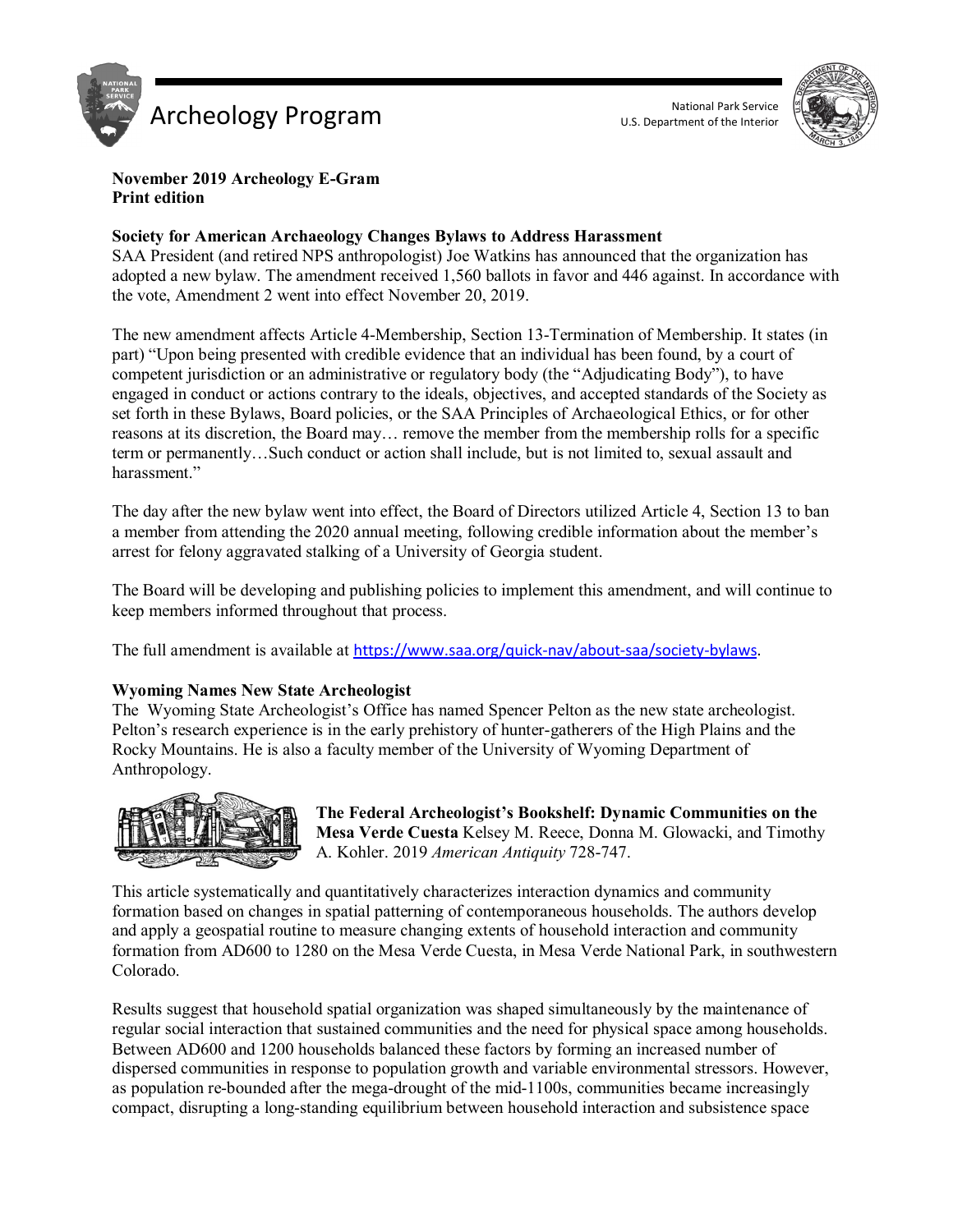within each community. The vulnerabilities created by this change in community spatial organization were compounded by a cooler climate, drought, violence, and changes in political and ritual organization in the mid-1200s, which ultimately culminated in the complete abandonment of the Mesa Verde cuesta by the end of the thirteenth century.

# **GRANTS AND TRAINING**

## **ARPA for Cultural Resources Professionals**

Go beyond flakes, features, and fauna, to a working knowledge of Archaeological Resources Protection Act (ARPA) and its implementation! This dynamic, interactive class is taught by highly-experienced instructors including an archeologist and a Special Agent. Course content is supplemented with real case studies. You will learn about the nexus between ARPA and related cultural resource (and some natural resource) laws, including NAGPRA, NHPA, and SURPA. ARPA can be applied to incidents like vandalism, arson, museum theft, and failure to comply with §106. The class explores different ways of using ARPA and embracing other disciplines within cultural resource management.

By the end of the course, you will be able to:

- Articulate ARPA to lay and professional audiences
- Articulate and utilize the three costs and values used to provide monetary values to resources and damages to archeological resources
- Understand the steps required to produce a Resource Damage Assessment and to produce such a document into evidence supporting a criminal cultural resource crime
- Testify in court in support of the prosecution

This class is developed for cultural resource professionals, including archeologists, Tribal Historic Preservation Officers and staff, architects, and curators.

Tuition: No tuition cost. Travel costs must be paid by attendee's home park, program, or office.

January 27-31, 2020 in Russellville, Arkansas

May 4-8, 2020 at North Cascades National Park

August 3-7, 2020 at Mojave National Preserve

September 14-18, 2020 at Maui or Big Island (exact location TBD)

**Contact** Cari Kreshak, cari\_kreshak@nps.gov

## **SLIGHTLY OFF TOPIC: Message From the Archeology E-Gram Staff**

For the past 15 years the Archeology E-Gram has provided timely and useful information about training, educational resources, research, and archeological events to archeologists in the NPS, other Federal agencies, and the wider archeological community.

The E-Gram got off to a slow start in 2019 as a result of the longest shutdown in the history of the Federal government – an epic 35 days! Since then, we celebrated with Jim Harmon and Vergil Noble their retirements. We mourned the loss of our colleagues Cal Calabrese, Larry Aten, Joe Labadie, and Dennis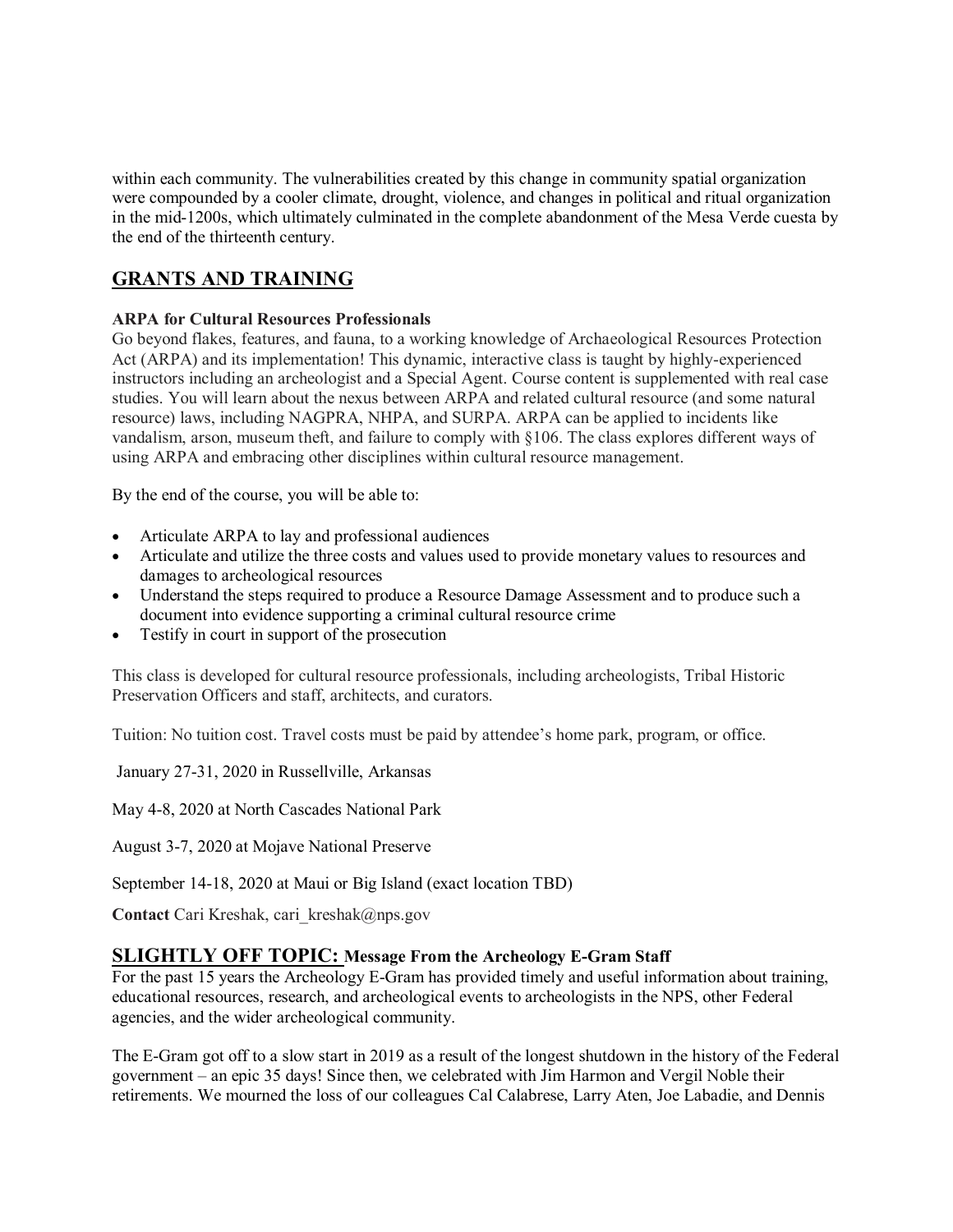Stanford. We also celebrated the appointment of Lonnie Bunch III as the most recent Secretary of the Smithsonian. While Bunch was Director of the National Museum of African American History and Culture the NPS supported the Slave Wrecks Project.

The Federal Archeologist's Bookshelf reviewed a number of books and articles this year, including:

**Heroes of the Underground Railroad Around Washington DC.** By Jenny Masur (retired NPS employee)

**Cougar Creek: Quantitative Assessment of Obsidian Use in the Greater Yellowstone Ecosystem**  By Douglas H. MacDonald, Elizabeth A. Horton, and Todd A. Surovell *American Antiquity* 84(1) 158-179. (2019)

**Magnetic detection of archaeological hearths in Alaska: A tool for investigating the full span of human presence at the gateway to North America.** Urban, Thomas M., Jeffrey T. Rasic, Claire Alix, Douglas D. Anderson, Linda Chisholm, Robert W. Jacob, Stuart W. Manning, Owen K. Mason, Andrew H. Tremayne, Dale Vinson. *Quaternary Science Reviews* 211: 73-92. 2019.

**Preparing for the Future Impacts of Megastorms on Archaeological Sites: An Evaluation of Flooding from Hurricane Harvey, Houston, Texas.** L. A. Reeder-Myers and M. D. McCoy. *American Antiquity* 84(2) 292-301. 2019.

**Knowledge co-production in climate adaptation planning of archaeological sites**. S. Fatorić and E. Seekamp *Journal of Coastal Conservation.* Published online 15 May 2019. (This utilized data collected during an ongoing NPS climate change project.)

**Encountering Hopewell in the Twenty-first Century, Ohio and Beyond. Volume One: Monuments and Ceremony** Edited by Brian G. Redmond, Bret J. Ruby, and Jarrod Burks.

**SAA Archaeological Record.** Vol. 19:4.

**Native American Cultural Property: Additional Agency Actions Needed to Assist Tribes with Repatriating Items from Overseas Auctions***;* and **Additional Federal Actions Needed for Infrastructure Projects (GAO-19-22)** in which GAO reviewed federal agencies' processes for consulting with tribes on infrastructure projects. They recommended development of a centralized data base with tribal contact information to facilitate appropriate consultation.

## ICOMOS released **The Future of Our Pasts: Engaging Cultural Heritage in Climate Action***.*

2019 also marked the 400<sup>th</sup> anniversary of the introduction of race-based slavery into the Virginia colony. Numerous individuals and organizations have used the occasion as opportunities to examine painful issues relating to this commemoration.

Recently, we experienced the loss of a newspaper searching service previously available through the Department of the Interior. While we are working to establish other ways to search for national news about federal archeology, the E-Gram is decidedly smaller as a result.